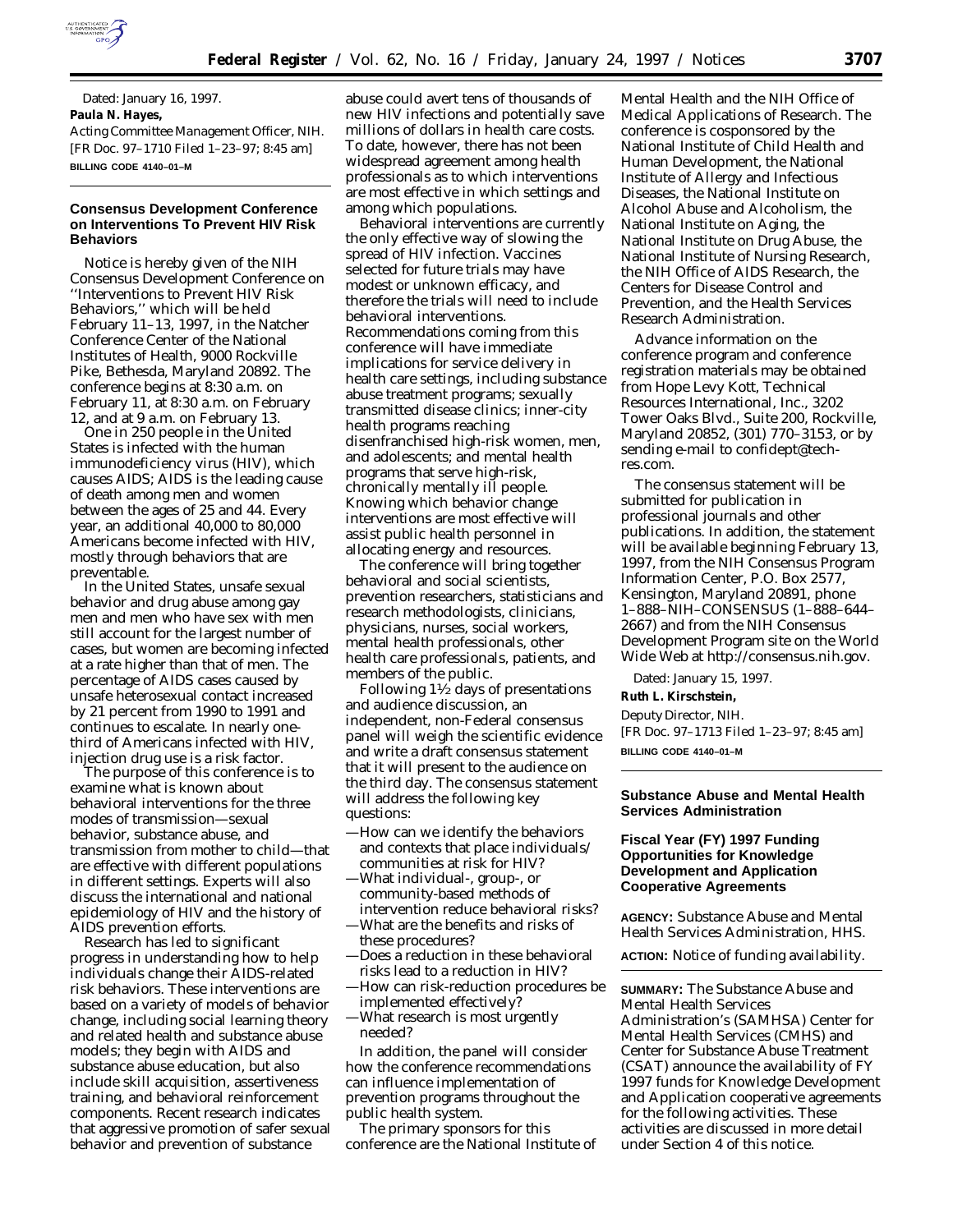| Activity | Application<br>deadline          | Estimated<br>funds avail-<br>able (in mil-<br>lions) | Estimated No.<br>of awards | Project period<br>(years) |
|----------|----------------------------------|------------------------------------------------------|----------------------------|---------------------------|
|          | 03/28/97<br>03/28/97<br>03/28/97 | \$2.0<br>1.4<br>2.4                                  | 12                         | ົ                         |

Note: It is anticipated that additional notices of available funding opportunities in FY 1997 will be published by SAMHSA in the coming weeks.

The actual amount available for awards and their allocation may vary, depending on unanticipated program requirements and the volume and quality of applications. Awards are usually made for grant periods from one to three years in duration. FY 1997 funds for activities discussed in this announcement were appropriated by the Congress under Public Law No. 104–208. SAMHSA's policies and procedures for peer review and Advisory Council review of grant and cooperative agreement applications were published in the **Federal Register** (Vol. 58, No. 126) on July 2, 1993.

The Public Health Service (PHS) is committed to achieving the health promotion and disease prevention objectives of Healthy People 2000, a PHS-led national activity for setting priority areas. The SAMHSA Centers' substance abuse and mental health services activities address issues related to Healthy People 2000 objectives of Mental Health and Mental Disorders; Alcohol and Other Drugs; Clinical Preventive Services; HIV Infection; and Surveillance and Data Systems. Potential applicants may obtain a copy of Healthy People 2000 (Full Report: Stock No. 017–001–00474–0) or Summary Report: Stock No. 017–001–00473–1) through the Superintendent of Documents, Government Printing Office, Washington, DC 20402–9325 (Telephone: 202–783–3238).

**GENERAL INSTRUCTIONS:** Applicants for cooperative agreements must use application form PHS 5161–1 (Rev. 5/ 96; OMB No. 0937–0189). The application kit contains the Guidance for Applicants (GFA) (complete programmatic guidance and instructions for preparing and submitting applications) and the PHS 5161–1 which includes Standard Form 424 (Face Page). Application kits may be obtained from the organization specified for each activity covered by this notice (see Section 4).

When requesting an application kit, the applicant must specify the particular activity for which detailed information is desired. This is to ensure receipt of all necessary forms and information, including any specific program review and award criteria.

The PHS 5161–1 is also available electronically via SAMHSA's World Wide Web Home Page (address: http:// www.samhsa.gov). Click on SAMHSA Funding Opportunities for instructions. You can also click on the address of the forms distribution Web Page for direct access.

The full text of each of the activities (i.e., the GFA) described in Section 4 is available electronically via the following:

SAMHSA's World Wide Web Home Page (address: http://www.samhsa.gov) and SAMHSA's Bulletin Board (800– 424–2294 or 301–443–0040).

**APPLICATION SUBMISSION:** Applications must be submitted to: SAMHSA Programs, Division of Research Grants, National Institutes of Health, Suite 1040, 6701 Rockledge Drive MSC–7710, Bethesda, Maryland 20892–7710.\*

(\*Applicants who wish to use express mail or courier service should change the zip code to 20817.)

**APPLICATION DEADLINES:** The deadlines for receipt of applications are listed in the table above. Please note that the deadlines may differ for the individual categories of cooperative agreements.

Competing applications must be received by the indicated receipt dates to be accepted for review. An application received after the deadline may be acceptable if it carries a legible proof-of-mailing date assigned by the carrier and that date is not later than one week prior to the deadline date. Private metered postmarks are not acceptable as proof of timely mailing.

Applications received after the deadline date and those sent to an address other than the address specified above will be returned to the applicant without review.

# **FOR FURTHER INFORMATION CONTACT:** Requests for activity-specific technical information should be directed to the program contact person identified for each activity covered by this notice (see Section 4).

Requests for information concerning business management issues should be directed to the grants management contact person identified for each activity covered by this notice (see Section 4).

**SUPPLEMENTARY INFORMATION:** To facilitate the use of this Notice of Funding Availability, information has been organized as outlined in the Table of Contents below. For each activity, the following information is provided:

- Application Deadline
- Purpose
- Priorities
- Eligible Applicants
- Cooperative Agreements/Amounts
- Catalog of Federal Domestic
- Assistance Number
	- Program Contact
	- Grants Management Contact
	- Application Kits

#### **Table of Contents**

- 1. Program Background and Objectives
- 2. Special Concerns
- 3. Criteria for Review and Funding
- 3.1 General Review Criteria 3.2 Funding Criteria for Approved
- Applications 4. FY 1997 Substance Abuse and Mental
- Health Services Activities
- 4.1 Cooperative Agreements
- 4.1.1 Cooperative Agreements for an HIV/ AIDS High-Risk Behavior Prevention/ Intervention Model for Young Adults/ Adolescents and Women
- 4.1.2 Cooperative Agreements for a Multisite Study of the Effectiveness of Treatment for Cannabis (Marijuana) Dependent Youth
- 4.1.3 Cooperative Agreements to Evaluate Housing Approaches for Persons with Serious Mental Illness
- 5. Public Health System Reporting
- Requirements
- 6. PHS Non-use of Tobacco Policy Statement
- 7. Executive Order 12372
- **1. Program Background and Objectives**

SAMHSA's mission within the Nation's health system is to improve the quality and availability of prevention, early intervention, treatment, and rehabilitation services for substance abuse and mental illnesses, including co-occurring disorders, in order to improve health and reduce illness, death, disability, and cost to society.

Reinventing government, with its emphases on redefining the role of Federal agencies and on improving customer service, has provided SAMHSA with a welcome opportunity to examine carefully its programs and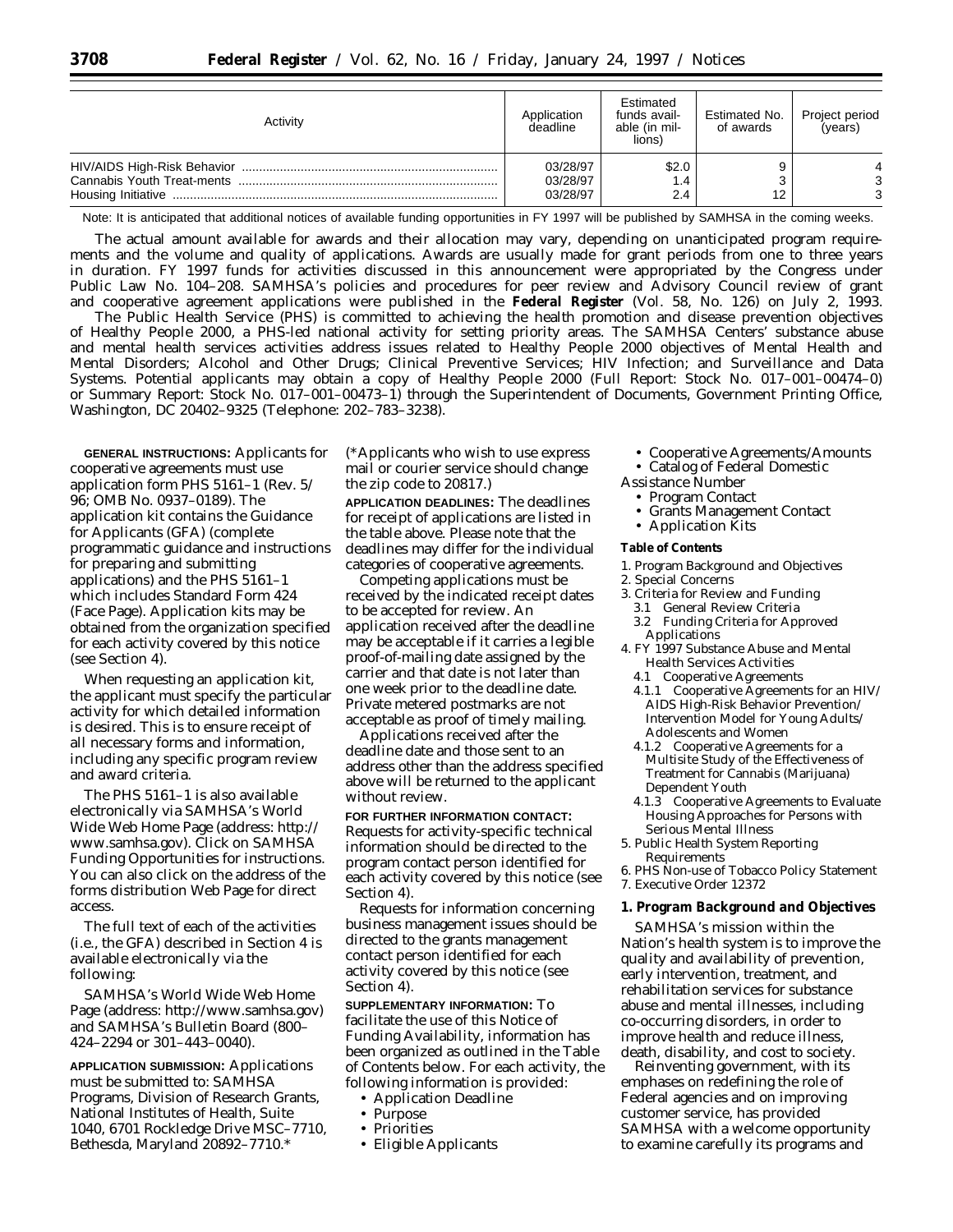activities. As a result of that process, SAMHSA is moving assertively to create a renewed and strategic emphasis on using its resources to generate knowledge about ways to improve the prevention and treatment of substance abuse and mental illness and to work with State and local governments as well as providers, families, and consumers to effectively use that knowledge in everyday practice.

The agency has transformed its demonstration grant programs from service-delivery projects to knowledge acquisition and application. For FY 1997, SAMHSA has developed an agenda of new programs designed to answer specific important policyrelevant questions. These questions, specified in this and subsequent Notices of Funding Availability, are designed to provide critical information to improve the Nation's mental health and substance abuse treatment and prevention services.

The agenda is the outcome of a process whereby providers, services researchers, consumers, National Advisory Council members and other interested persons participated in special meetings or responded to calls for suggestions and reactions. From this input, each SAMHSA Center developed a ''menu'' of suggested topics. The topics were discussed jointly and an agency agenda of critical topics was agreed to. The selection of topics depended heavily on policy importance and on the existence of adequate research and practitioner experience on which to base studies. While SAMHSA's FY 1997 programs will sometimes involve the evaluation of some delivery of services, they are services studies and application activities, not merely evaluation, since they are aimed at answering policyrelevant questions and putting that knowledge to use.

SAMHSA differs from other agencies in focusing on needed information at the services delivery level, and in its question-focus. Dissemination and application are integral, major features of the programs. SAMHSA believes that it is important to get the information into the hands of the public, providers, and systems administrators as effectively as possible. Technical assistance, training, preparation of special materials will be used, in addition to normal communications means.

# **2. Special Concerns**

SAMHSA's FY 1997 Knowledge Development and Application activities discussed below do not provide funds for mental health and substance abuse

treatment and prevention services except for costs required by the particular activity's study design. Applicants are required to propose true knowledge acquisition studies. Applications seeking funding for services projects will be considered nonresponsive. Applications that are incomplete or nonresponsive to the GFA will be returned to the applicant without further consideration.

#### **3. Criteria for Review and Funding**

Consistent with the statutory mandate for SAMHSA to support activities that will improve the provision of treatment, prevention and related services, including the development of national mental health and substance abuse goals and model programs, competing applications requesting funding under the specific project activities in Section 4 will be reviewed for technical merit in accordance with established PHS/ SAMHSA peer review procedures.

#### *3.1 General Review Criteria*

As published in the **Federal Register** on July 2, 1993 (Vol. 58, No. 126), SAMHSA's ''Peer Review and Advisory Council Review of Grant and Cooperative Agreement Applications and Contract Proposals,'' peer review groups will take into account, among other factors as may be specified in the application guidance materials, the following general criteria:

• Potential significance of the proposed project;

• Appropriateness of the applicant's proposed objectives to the goals of the specific program;

• Adequacy and appropriateness of the proposed approach and activities;

• Adequacy of available resources, such as facilities and equipment;

• Qualifications and experience of the applicant organization, the project director, and other key personnel; and

• Reasonableness of the proposed budget.

### *3.2 Funding Criteria for Approved Applications*

Applications will be considered for funding on the basis of their overall technical merit as determined through the peer review group and the appropriate National Advisory Council (if applicable) review process.

Other funding criteria will include; Availability of funds.

Additional funding criteria specific to the programmatic activity may be included in the application guidance materials.

**4. Special FY 1997 Substance Abuse and Mental Health Services Activities**

#### *4.1 Cooperative Agreements*

Three major activities for SAMHSA cooperative agreement programs are discussed below. Substantive Federal programmatic involvement is required in cooperative agreement programs. Federal involvement will include planning, guidance, coordination, and participating in programmatic activities (e.g., participation in publication of findings and on steering committees). Periodic meetings, conferences and/or communications with the award recipients may be held to review mutually agreed-upon goals and objectives and to assess progress. Additional details on the degree of Federal programmatic involvement will be included in the application guidance materials.

### *4.1.1 Cooperative Agreements for an HIV/AIDS High-Risk Behavior Prevention/Intervention Model for Young Adults/Adolescents and Women*

*Application Deadline:* March 28, 1997 *Purpose:* Cooperative agreements will be awarded to support study sites and a coordinating center that will develop and test, through a series of pilot studies, a model prevention/ intervention approach to encourage and enable (1) adolescents/young adults (ages 15–24) (hereafter referred to as adolescents) or (2) women (age 25 and older), who engage in high-risk behaviors associated with human immunodeficiency virus/acquired immune deficiency syndrome (HIV/ AIDS) transmission, to change these behaviors.

The primary goal of this program is to identify the key elements/factors/ determinants that are both necessary and sufficient conditions in implementing and evaluating a community-focused prevention/ intervention protocol to encourage and enable individuals, specifically, adolescents and women, who are at risk for HIV/AIDS, to reduce the incidence of high-risk behaviors.

A second goal is to develop and test reliable and valid outcome measures, at both the individual and community level, to assess the effectiveness of the intervention in the target/subgroup population(s).

*Priorities:* Applicants for study sites must propose to study one, and only one, of the two primary target populations, i.e., adolescents or women. Applicants who wish to study more than one of the two primary target populations must submit a separate complete application for each primary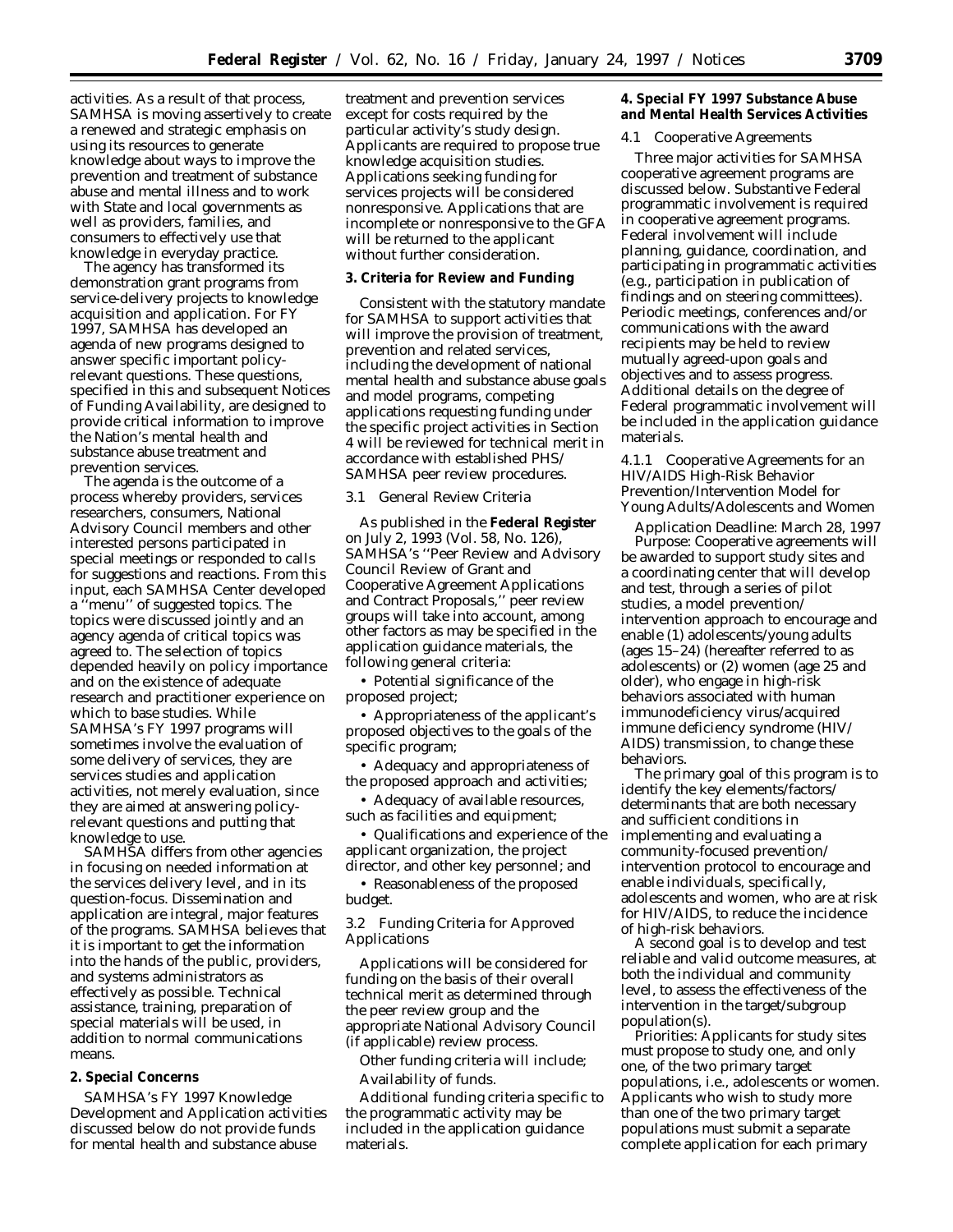target population group to be studied. Applicants must also be willing to follow the common intervention, implementation, and evaluation/ research protocols developed jointly by the study sites and coordinating center.

*Eligible Applicants:* Applications may be submitted by units of State or local government, and by private domestic nonprofit and for-profit organizations such as community-based organizations, universities, colleges, hospitals, and family and/or consumer operated organizations.

*Cooperative Agreements/Amounts:* Approximately \$1.6 million will be available to support approximately 8 to 10 study site awards and \$400,000 for one (1) coordinating center award under this GFA in FY 1997. Actual funding levels will depend upon the availability of appropriated funds.

*Catalog of Federal Domestic Assistance Number:* 93.230

*Program Contact:* For programmatic or technical assistance contact: Barbara J. Silver, Ph.D., Director, HIV/AIDS Provider Education Program, Center for Mental Health Services, Substance Abuse and Mental Health Services, Administration, Parklawn Building, Room 15–81, 5600 Fishers Lane, Rockville, MD 20857, (301) 443–7817.

*Grants Management Contact:* For business management assistance, contact: LouEllen Rice, Grants Management Officer, Substance Abuse and Mental Health Services, Administration, Parklawn Building, Room Number 15C–05, 5600 Fishers Lane, Rockville, Maryland 20857, (301) 443–4456.

*Application Kits:* Application kits are available from: National Mental Health Services, Knowledge Exchange Network (KEN), P.O. Box 42490, Washington, D.C. 20015, Voice: (800) 789–2647, TTY: (301) 443–9006, FAX: (301) 984–8796.

The full text of the GFA only is available electronically via KEN's Bulletin Board: (800) 790–2647 or its Web Site: http://www.mentalhealth.org/

*4.1.2 Cooperative Agreements For A Multisite Study Of The Effectiveness Of Treatment For Cannabis (Marijuana) Dependent Youth*

*Application Deadline:* March 28, 1997.

*Purpose:* The purpose of this program is to compare the effectiveness of a variety of interventions and treatments for adolescents (ages 12–18) meeting the criteria for cannabis dependence as currently defined by DSM–IV. It is likely that while some of the young people will seek treatment on their own, others will do so only under pressure

from parents, schools or other agencies (e.g., juvenile justice agencies).

Applications are solicited for treatment sites and a coordinating center.

This cooperative agreement program is intended to provide answers to the following questions:

1. Are there existing interventions for cannabis abusing adolescents that produce good outcomes both during treatment and for significant periods of time post-treatment?

2. Are there differential levels of effectiveness (in terms of post-treatment outcomes) among the models of intervention? If so, for which subpopulations of adolescents do the intervention models appear to be most effective? In particular, do adolescent girls respond differently to specific intervention models than do adolescent boys?

3. Are successful interventions, (in terms of decreased drug use) associated with better cognition/academic performance, or social functioning?

4. What are the costs and costeffectiveness associated with treatments and outcomes?

5. Is there a relationship between types and costs of treatment services and outcome?

*Priorities:* The target population for this GFA is adolescents between the ages of 12 and 18 years old who meet DSM–IV criteria for cannabis abuse or dependence, but do not meet criteria for heroin, amphetamine or cocaine dependence. Appropriate interventions for marijuana dependent adolescents are not well researched. To advance knowledge in this area, CSAT will consider funding experimental and quasi-experimental designs. While CSAT prefers to sponsor clinically and ethically justifiable studies using random assignment to compare two or more treatment approaches, carefully conceived quasi-experimental studies comparing distinct treatment approaches will be considered. Minimum requirements for quasiexperimental studies are standard assessments at treatment entry, treatment exit, and six and twelve month follow-up, and a comparison across two or more distinct treatments, with statistical adjustments for betweengroup differences at treatment entry. No studies sponsored through this GFA will employ assignment to no-treatment or deferred-treatment control groups. Applicants must pay particular attention to both the *gender* and *ethnicity* of the proposed participant pool, so that treatment effects related to these dimensions may be determined.

*Eligible Applicants:* Applications may be submitted by organizations, such as units of State or local governments and by domestic private for-profit and notfor-profit organizations such as community-based organizations, universities, colleges, and hospitals.

*Cooperative Agreements/Amounts:* It is estimated that approximately \$1.4 million will be available to support up to two treatment sites at approximately \$425,000 each and a coordinating center at approximately \$550,000 under this GFA in FY 1997. Actual funding levels will depend upon the availability of appropriated funds.

*Catalog of Federal Domestic Assistance Number:* 93.230.

*Program Contact:* For programmatic or technical assistance, contact: Ms. Jean Donaldson, Division of Practice and Systems Development, Clinical Interventions Branch, Center for Substance Abuse Treatment, Substance Abuse and Mental Health Services, Administration, Rockwall II, 9th Floor, (301) 443–6259.

*Grants Management Contact:* For business management assistance, contact: Mrs. Peggy Jones, Grants Management Specialist, Substance Abuse and Mental Health Services, Administration, Rockwall II, 9th Floor, (301) 443–9666.

The mailing address for both of the individuals listed above is: 5600 Fishers Lane, Rockville, Maryland 20857.

*Application Kits:* Application kits are available from: National Clearinghouse for Alcohol and Drug Information, P. O. Box 2345, Rockville, Maryland 20847– 2345, (800) 729–6686.

#### *4.1.3 Cooperative Agreements to Evaluate Housing Approaches for Persons with Serious Mental Illness*

*Application Deadline:* March 28, 1997.

*Purpose:* Cooperative agreements will be awarded to conduct an evaluation study that examines the effectiveness of different housing approaches for persons with serious mental illness. The program is divided into two phases. During Phase 1, study site grantees will be required to conduct a process evaluation of at least two distinctly different and fully operational housing approaches and to design an outcome evaluation that will compare the effectiveness of the different housing approaches. In addition, both study site and coordinating center grantees will collaborate in designing a cross-site study that includes developing a common data protocol that will permit an assessment of the different housing approaches that will be evaluated by the individual study sites during the second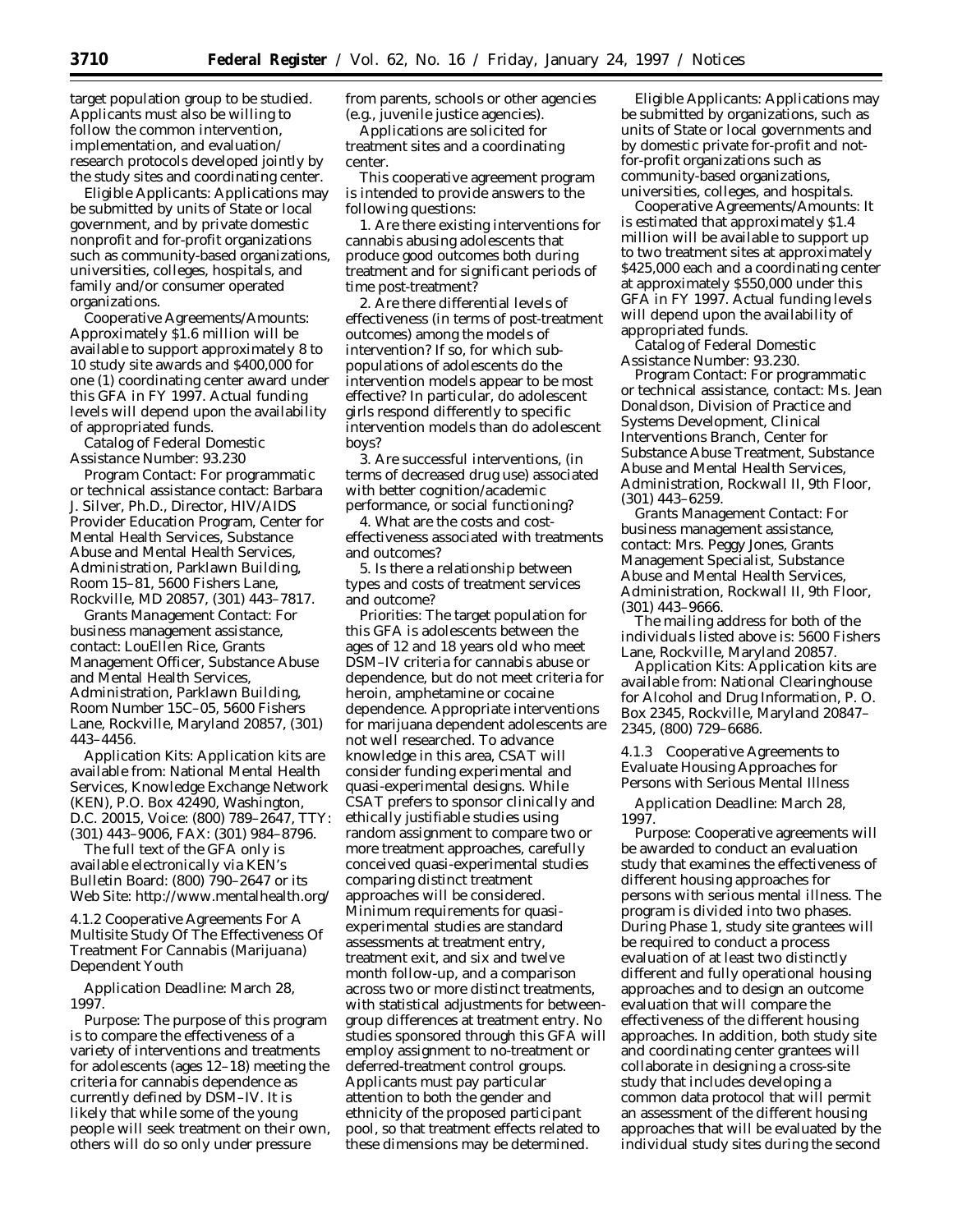phase. Continuation of study site grantees for Phase 2 will be based on an assessment of the product from their Phase 1 process evaluation and their plan for implementation of their individual site outcome evaluation. The coordinating center will not be subject to a competitive review at the end of Phase 1.

During Phase 2, study site grantees will implement an outcome evaluation of the housing approaches described during Phase 1 and participate with the coordinating center in conducting the cross-site study.

The primary goal of this program is: to describe the major components of different housing approaches that include provision of treatment and supports to individuals with serious mental illness; to develop a common data collection protocol across individual study sites so as to evaluate the effectiveness of different housing approaches; and to conduct both crosssite and individual-site evaluations that assess the impact of the housing approaches on residential tenure, level of functioning, quality of life, satisfaction, service utilization, consumer perception of service quality, independence, and cost.

The major questions to be addressed by this program are the following:

1. What are the major differences and similarities between and across housing approaches for individuals with serious mental illnesses in their organizational structure, implementation, staffing, consumer characteristics, array and intensity of services and supports provided, quality of services and housing, cost, and relationships to the larger housing and service systems?

2. Is a supported housing approach more effective than a housing approach that is based on the linear residential continuum, in helping people with serious mental illness achieve residential tenure, improved level of functioning, quality of life and independence?

*Priorities:* Study site applicants are required to submit study designs for a process and outcome evaluation of two or more housing approaches that have been fully operational for at least 2 years. One of the housing approaches under study must be a supported housing approach. Applicants must also be willing to follow a common protocol for implementing a cross-site study.

*Eligible Applicants:* Applications to be a study site or the coordinating center may be submitted by public organizations, such as units of State or local governments and by domestic private nonprofit and for-profit organizations such as community-based organizations, universities, colleges, and hospitals, and family and/or consumer operated organizations. Applicants may apply to be either a study site or a coordinating center, but not both.

*Cooperative Agreements/Amounts:* It is estimated that approximately \$2.0 million will be available to support approximately eleven (11) study site awards under this GFA in FY 1997, and that approximately \$2.0 million will be available to support up to eight (8) competing continuation awards under this GFA in FY 1998 and 1999. It is anticipated that up to \$180,000 will be available to support each study site in year one. It is anticipated that up to \$250,000 will be available to support each study site approved for continuation in years two and three.

It is anticipated that up to \$400,000 per year will be available in years one through three to support the coordinating center and up to \$250,000 will be available in year four to support the coordinating center.

Actual funding levels will depend upon the availability of appropriated funds.

*Catalog of Federal Domestic Assistance Number:* 93.230.

*Program Contact:* For programmatic or technical assistance contact: Lynn Aronson, M.S.

For evaluation issues contact: Frances L. Randolph, Dr. P.H.

The mailing address for these individuals is: Homeless Programs Branch, Division of Knowledge Development and Systems Change, Center for Mental Health Services, Substance Abuse and Mental Health Services Administration, 5600 Fishers Lane, Room 11C–05, Rockville, MD 20857, (301) 443–3706.

*Grants Management Contact:* For business management assistance, contact: Stephen J. Hudak, Grants Management Specialist, Substance Abuse and Mental Health Services, Administration, 5600 Fishers Lane, Room 15C–05, Rockville, MD 20857, (301) 443–4456

Application Kits: Application kits are available from: National Mental Health Services, Knowledge Exchange Network (KEN), P.O. Box 42490, Washington, D.C. 20015, Voice: (800) 789–2647, TTY: (301) 443–9006, FAX: (301) 984–8796.

The full text of the GFA only is available electronically via KEN's Bulletin Board: (800) 790–2647 or its Web Site: http://www.mentalhealth.org/

# **5. Public Health System Reporting Requirements**

The Public Health System Impact Statement (PHSIS) is intended to keep State and local health officials apprised of proposed health services grant and cooperative agreement applications submitted by community-based nongovernmental organizations within their jurisdictions.

Community-based nongovernmental service providers who are not transmitting their applications through the State must submit a PHSIS to the head(s) of the appropriate State and local health agencies in the area(s) to be affected not later than the pertinent receipt date for applications. This PHSIS consists of the following information:

a. A copy of the face page of the application (Standard form 424).

b. A summary of the project (PHSIS), not to exceed one page, which provides:

(1) A description of the population to be served.

(2) A summary of the services to be provided.

(3) A description of the coordination planned with the appropriate State or local health agencies.

State and local governments and Indian Tribal Authority applicants are not subject to the Public Health System Reporting Requirements.

Application guidance materials will specify if a particular FY 1997 activity described above is/is not subject to the Public Health System Reporting Requirements.

**6. PHS Non-Use of Tobacco Policy Statement**

The PHS strongly encourages all grant and contract recipients to provide a smoke-free workplace and promote the non-use of all tobacco products. In addition, Public Law 103–227, the Pro-Children Act of 1994, prohibits smoking in certain facilities (or in some cases, any portion of a facility) in which regular or routine education, library, day care, health care, or early childhood development services are provided to children. This is consistent with the PHS mission to protect and advance the physical and mental health of the American people.

Specific application guidance materials may include more detailed guidance as to how a Center will implement SAMHSA's policy on promoting the non-use of tobacco.

#### **7. Executive Order 12372**

Applications submitted in response to all FY 1997 activities listed above are subject to the intergovernmental review requirements of Executive Order 12372, as implemented through DHHS regulations at 45 CFR Part 100. E.O. 12372 sets up a system for State and local government review of applications for Federal financial assistance.